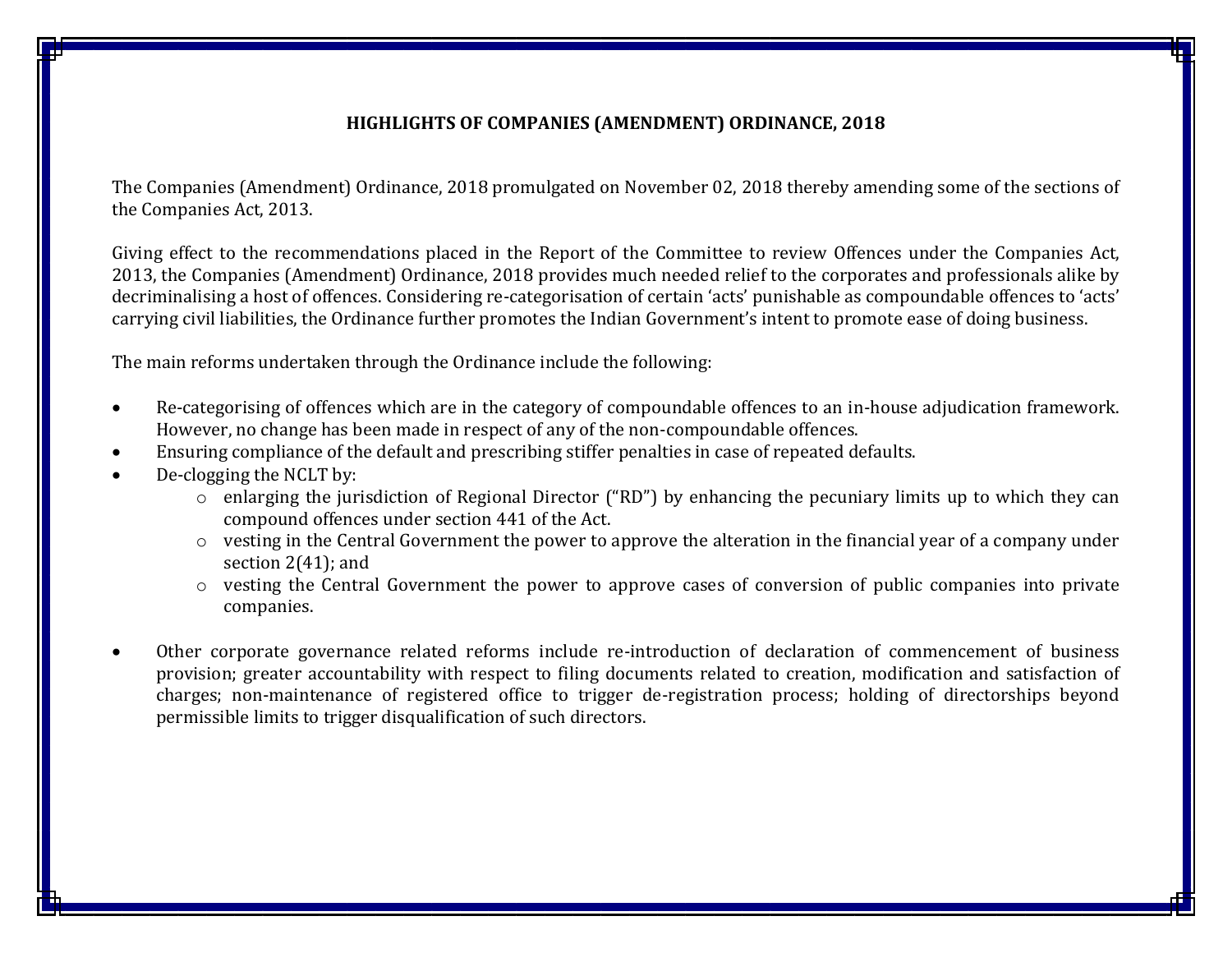# **(A) Re-categorising of offences:**

The list of offences which are re-categorised as defaults carrying civil liabilities which would be subject to an in-house adjudication mechanism, along with the pre-ordinance punishment in each case is as under:

|           |                                                                                                 |                                                                      |                                       | Punishment                                                                                                                                                                                                                                                                                              |
|-----------|-------------------------------------------------------------------------------------------------|----------------------------------------------------------------------|---------------------------------------|---------------------------------------------------------------------------------------------------------------------------------------------------------------------------------------------------------------------------------------------------------------------------------------------------------|
| S.<br>No. | <b>Section</b>                                                                                  | <b>Nature of default</b>                                             | Pre-Ordinance                         | Post ordinance                                                                                                                                                                                                                                                                                          |
| 1.        | Section 53(3)<br>Prohibition of issue of<br>shares at a discount                                | Prohibition of issue of<br>shares at a discount                      | Fine or<br>imprisonment or<br>both    | Non-compliance with sub-section (3) of Section 53<br>shall result in the company and any officer in default<br>being liable to a penalty, instead of being<br>punishable with fine or imprisonment or with<br>both.                                                                                     |
| 2.        | Section 64(2)<br>Notice to be given to<br>Registrar<br>for<br>alteration<br>of share<br>capital | Failure/delay in filing<br>notice for alteration of<br>share capital | Fine only                             | Non-compliance with sub-section (1) of Section 64<br>shall result in the company and any officer in default<br>being liable to a penalty, instead of being<br>punishable with fine.                                                                                                                     |
| 3.        | Section 92(5)<br>Annual return                                                                  | Failure/delay in filing<br>annual return                             | Fine<br>or<br>imprisonment<br>or both | Non-compliance with sub-section (4) of Section<br>92 shall result in:<br>(i) the company being liable to a penalty, instead<br>of being punishable with fine; and<br>(ii) every officer in default being liable to a penalty,<br>instead of being punishable with fine or<br>imprisonment or with both. |
| 4.        | Section 102(5)                                                                                  | Attachment<br>of<br>a                                                | Fine only                             | Non-compliance with Section 102 shall result in                                                                                                                                                                                                                                                         |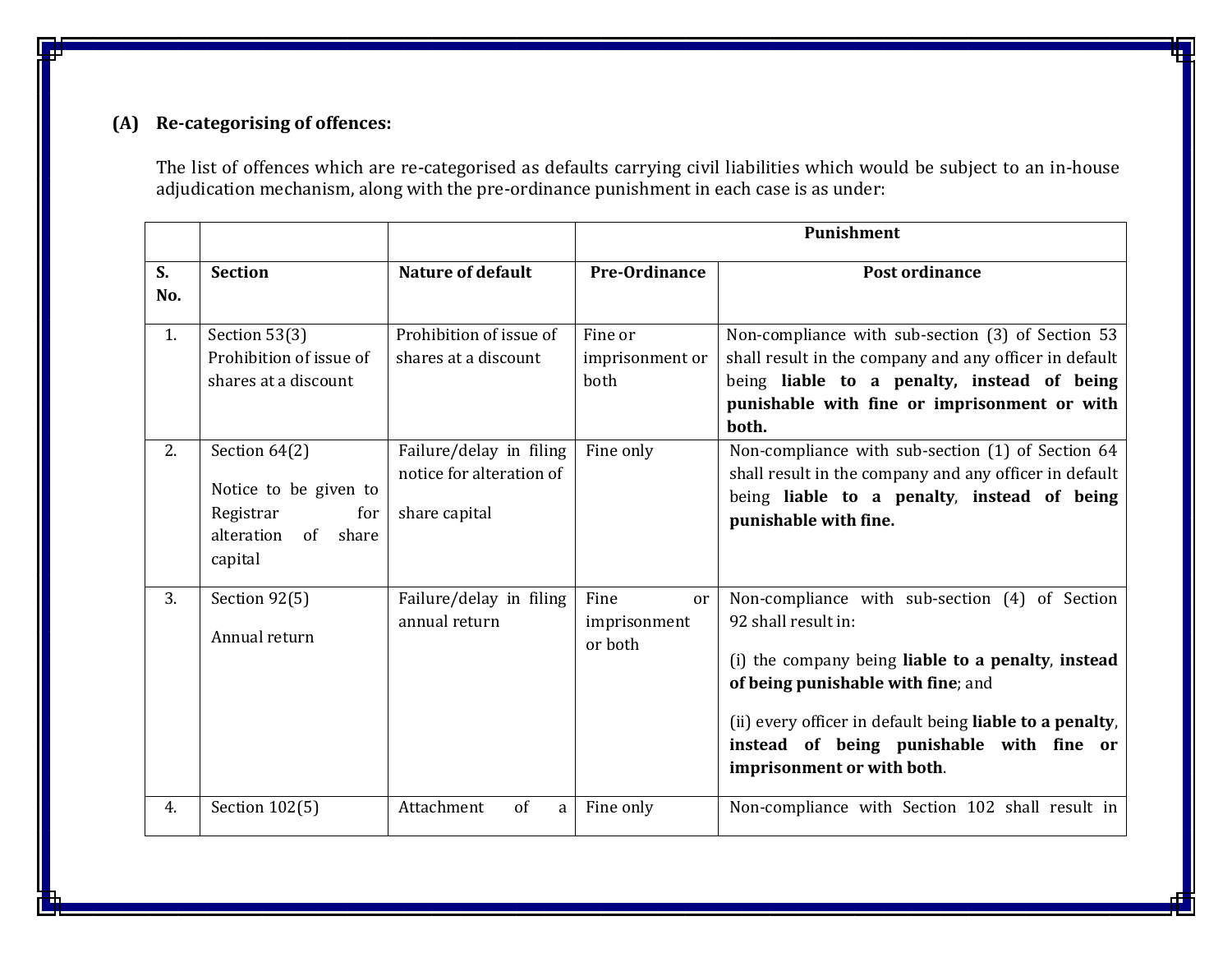|    | Statement<br>be<br>to<br>annexed to notice                                           | statement of special<br>business in a notice<br>for<br>calling<br>general<br>meeting                                  |                                       | every promoter, director, manager or other key<br>managerial personnel who is in default being liable<br>to a penalty, instead of being punishable with<br>fine.                                                                                                                                                                                                                                                                                 |
|----|--------------------------------------------------------------------------------------|-----------------------------------------------------------------------------------------------------------------------|---------------------------------------|--------------------------------------------------------------------------------------------------------------------------------------------------------------------------------------------------------------------------------------------------------------------------------------------------------------------------------------------------------------------------------------------------------------------------------------------------|
| 5. | Section 105(3)<br>Proxies                                                            | Default in providing a<br>declaration regarding<br>appointment of proxy<br>in a notice calling for<br>general meeting | Fine only                             | Non-compliance with sub-section (2) of Section 105<br>shall result in every officer in default being liable to<br>a penalty, instead of being punishable with fine.                                                                                                                                                                                                                                                                              |
| 6. | Section 117(2)<br>Resolutions<br>and<br>Agreements to be filed                       | Failure/Delay in filing<br>Certain resolutions                                                                        | Fine only                             | Non-compliance with sub-section (1) of Section 117<br>shall result in the company and every officer in<br>default including liquidator of a company, if any,<br>being liable to a penalty, instead of being<br>punishable with fine.                                                                                                                                                                                                             |
| 7. | Section 121(3) Report<br>annual<br>general<br>on<br>meeting                          | Failure/Delay in filing<br>Report on AGM by<br>public listed company                                                  | Fine only                             | Non-compliance with sub-section (2) of Section 121<br>shall result in the company and every officer in<br>default being liable to a penalty, instead of being<br>punishable with fine.                                                                                                                                                                                                                                                           |
| 8. | Section 137(3)<br>financial<br>Copy<br>of<br>statement to be filed<br>with Registrar | Failure/Delay in filing<br>financial statement                                                                        | Fine<br>or<br>imprisonment<br>or both | Non-compliance with sub-section (1) or (2) of<br>Section 137 shall result in:<br>(i) the company being liable to a penalty, instead<br>of being punishable with fine; and<br>(ii) the managing director and the Chief Financial<br>Officer of the company, if any, and, in the absence of<br>the managing director and the Chief Financial<br>Officer, any other director who is charged by the<br>board of directors with the responsibility of |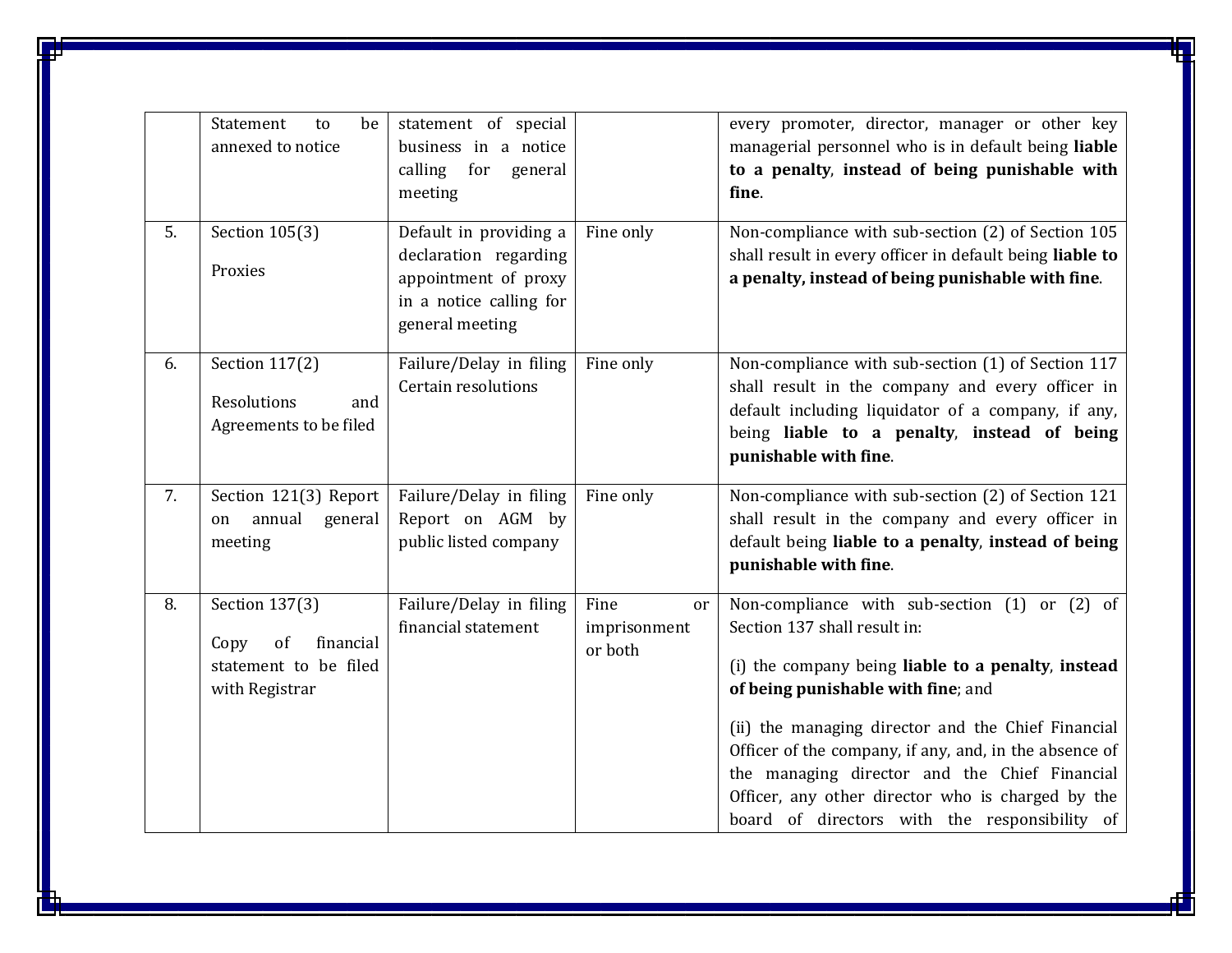|     |                                                                                       |                                                                      |                                                  | complying with the provisions of Section 137, and, in<br>the absence of any such director, all the directors of<br>the company, being liable to a penalty, instead of<br>being punishable with fine or imprisonment or<br>with both.                                                                                                                                                                                                                  |
|-----|---------------------------------------------------------------------------------------|----------------------------------------------------------------------|--------------------------------------------------|-------------------------------------------------------------------------------------------------------------------------------------------------------------------------------------------------------------------------------------------------------------------------------------------------------------------------------------------------------------------------------------------------------------------------------------------------------|
| 9.  | Section 140(3)<br>Removal, resignation<br>of auditor and giving of<br>special notice  | Failure/Delay in filing<br>statement by auditor<br>after resignation | Fine only                                        | Non-compliance with sub-section (2) of Section 140<br>shall result in the auditor being liable to a penalty,<br>instead of being punishable with fine.                                                                                                                                                                                                                                                                                                |
| 10. | Section 157(2)<br>Company to inform<br>Director Identification<br>Number to Registrar | Failure/Delay<br>by<br>company in informing<br>DIN of director       | Fine only                                        | Non-compliance with sub-section (1) of Section 157<br>shall result in the company and every officer in<br>default being liable to a penalty, instead of being<br>punishable with fine.                                                                                                                                                                                                                                                                |
| 11. | Section 159<br>for<br>Punishment<br>Contravention<br>$\sim$<br>in<br>respect of DIN   | Contraventions<br>related to DIN                                     | Fine<br><sub>or</sub><br>imprisonment<br>or both | Penalty for default in certain provisions<br>Non-compliance with Section 152 (Appointment of<br>directors), Section 155 (Prohibition to obtain more<br>than one Director Identification Number) and<br>Section 156<br>(Director<br>intimate<br>Director<br>to<br>Identification Number) shall result in any individual<br>or director of a company in default being liable to a<br>penalty, instead of being punishable with fine or<br>imprisonment. |
| 12. | Section 165(6)<br>Number<br>of<br>Directorships                                       | Accepting<br>directorships<br>beyond<br>specified<br>limits          | Fine only                                        | If a person accepts appointment as a director in<br>contravention of sub-section (1) of Section 165 such<br>person shall be liable to a penalty, instead of being<br>punishable with fine.                                                                                                                                                                                                                                                            |
| 13. | Section 191(5)                                                                        | Payment to director                                                  | Fine only                                        | Non-compliance with Section 191 shall result in the                                                                                                                                                                                                                                                                                                                                                                                                   |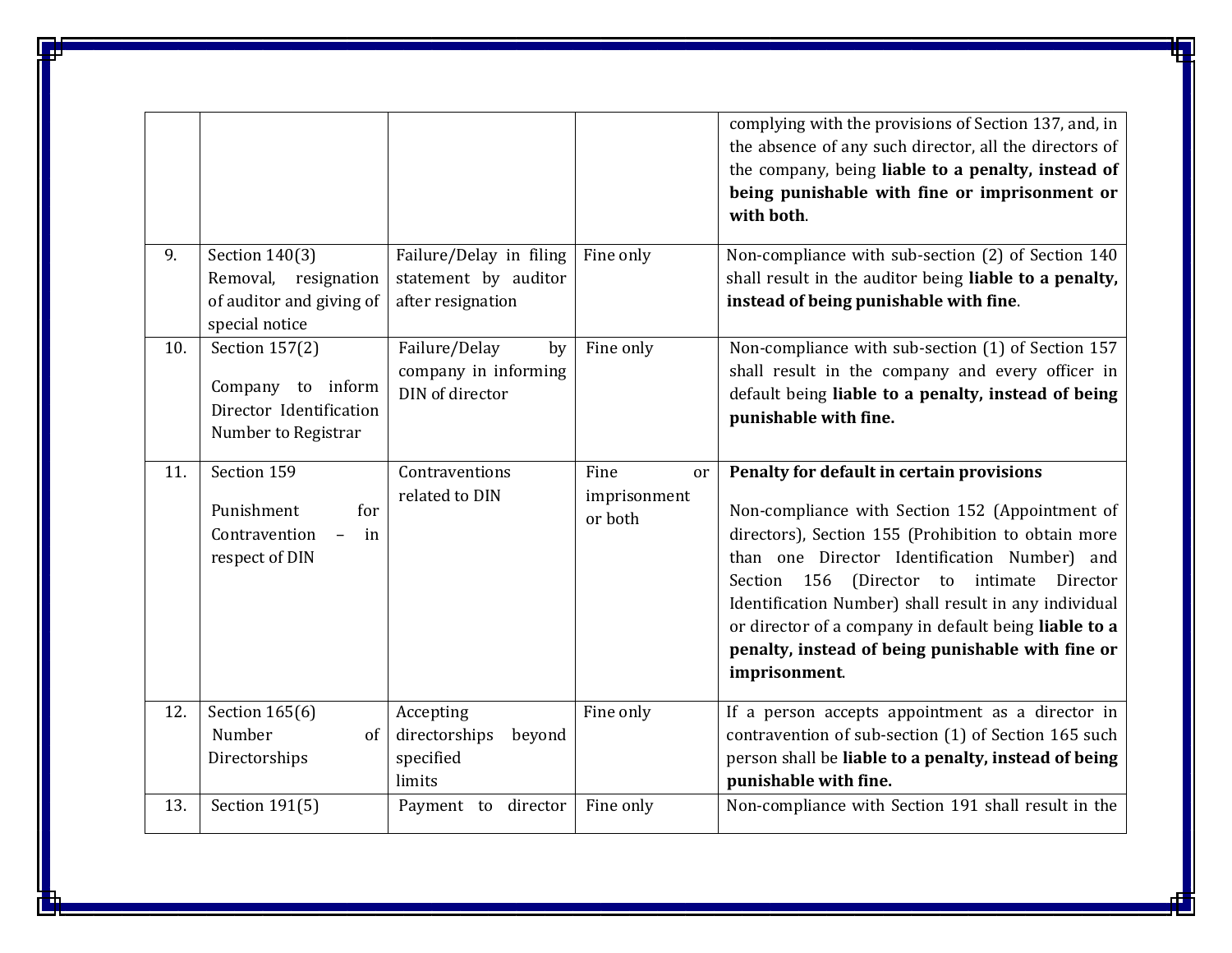|     | Payment to Director<br>for Loss of Office, etc.,<br>connection with<br>in<br>transfer<br>of<br>undertaking, property<br>or shares                        | not to be made on loss<br>of office                                                |           | director of the company being liable to a penalty,<br>instead of being punishable with fine.                                                                                                                            |
|-----|----------------------------------------------------------------------------------------------------------------------------------------------------------|------------------------------------------------------------------------------------|-----------|-------------------------------------------------------------------------------------------------------------------------------------------------------------------------------------------------------------------------|
| 14. | 197(15)<br>Overall<br>maximum<br>managerial<br>remuneration<br>and<br>managerial<br>remuneration in case<br>of<br>absence<br>or<br>inadequacy of profits | Managerial<br>remuneration                                                         | Fine only | Under sub-section (15) Non-compliance with Section<br>197 shall result in any person in default being liable<br>to a penalty, instead of being punishable with<br>fine.                                                 |
| 15. | 203(5)<br>Appointment of Key<br><b>Managerial Personnel</b>                                                                                              | Appointment of KMPs<br>in certain class of<br>companies                            | Fine only | Non-compliance with Section 203 shall result in the<br>company, every director and key managerial<br>personnel of the company who is in default being<br>liable to a penalty, instead of being punishable<br>with fine. |
| 16. | 238(3)<br>Registration<br>of the<br>offer<br>of<br>scheme<br>involving transfer of<br>shares                                                             | Registration<br>of the<br>offer<br>of<br>scheme<br>involving transfer of<br>shares | Fine only | Non-compliance with clause (c) of sub-section (1) of<br>Section 238 shall result in the director being liable<br>to a penalty, instead of being punishable with<br>fine.                                                |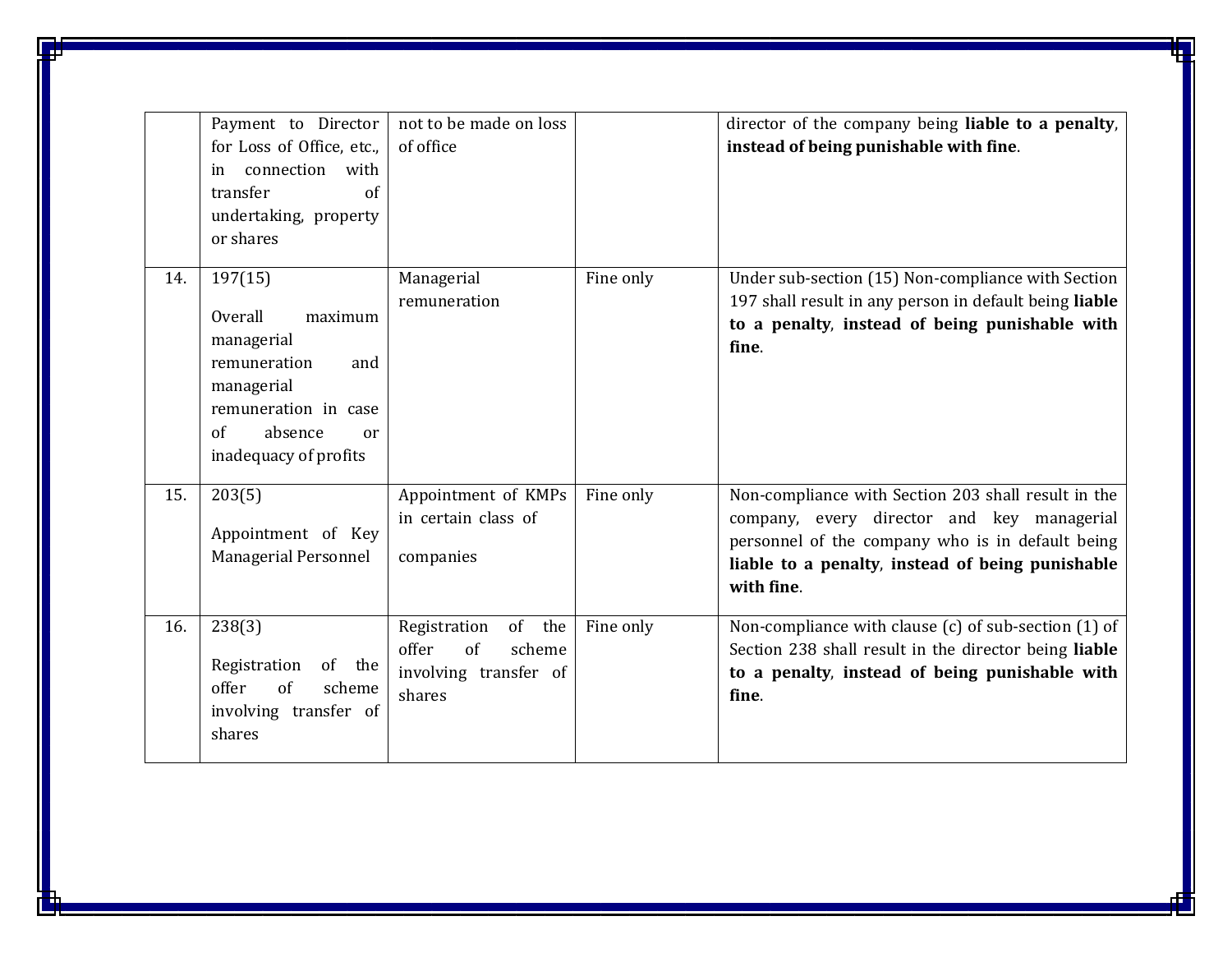## **(B) Ensuring compliance of the default and prescribing stiffer penalties in case of repeated defaults.**

To achieve the said reform, the Ordinance has modified sub-section (3) and (8) of section 454 and also introduced a new section 454A as follows:

| S.  | <b>Section</b> | <b>Title</b>                          | Post ordinance Impact                                                                                                                                                                                                                                                                                                                                                                                                                                                                                                                  |
|-----|----------------|---------------------------------------|----------------------------------------------------------------------------------------------------------------------------------------------------------------------------------------------------------------------------------------------------------------------------------------------------------------------------------------------------------------------------------------------------------------------------------------------------------------------------------------------------------------------------------------|
| No. |                |                                       |                                                                                                                                                                                                                                                                                                                                                                                                                                                                                                                                        |
| 1.  | 454(3)         | Adjudication of<br>Penalties          | The adjudicating officer shall also give the direction of making good of the default<br>at the time of levying penalty.                                                                                                                                                                                                                                                                                                                                                                                                                |
| 2.  | 454(8)         | Adjudication of<br><b>Penalties</b>   | Default would occur when the company or the officer in default would fail to<br>comply with the order of the adjudicating officer or RD as the case may be.                                                                                                                                                                                                                                                                                                                                                                            |
| 3.  | 454A           | Penalty<br>for<br>repeated<br>default | A new section has been inserted to provide where a penalty in relation to a default<br>has been imposed on a person under the provisions of CA 2013, and the person<br>commits the same default within a period of three years from the date of order<br>imposing such penalty, passed by the adjudicating officer or RD as the case may<br>be, it or he shall be liable for the second and every subsequent defaults for an<br>amount equal to twice the amount provided for such default under the relevant<br>provision of CA 2013. |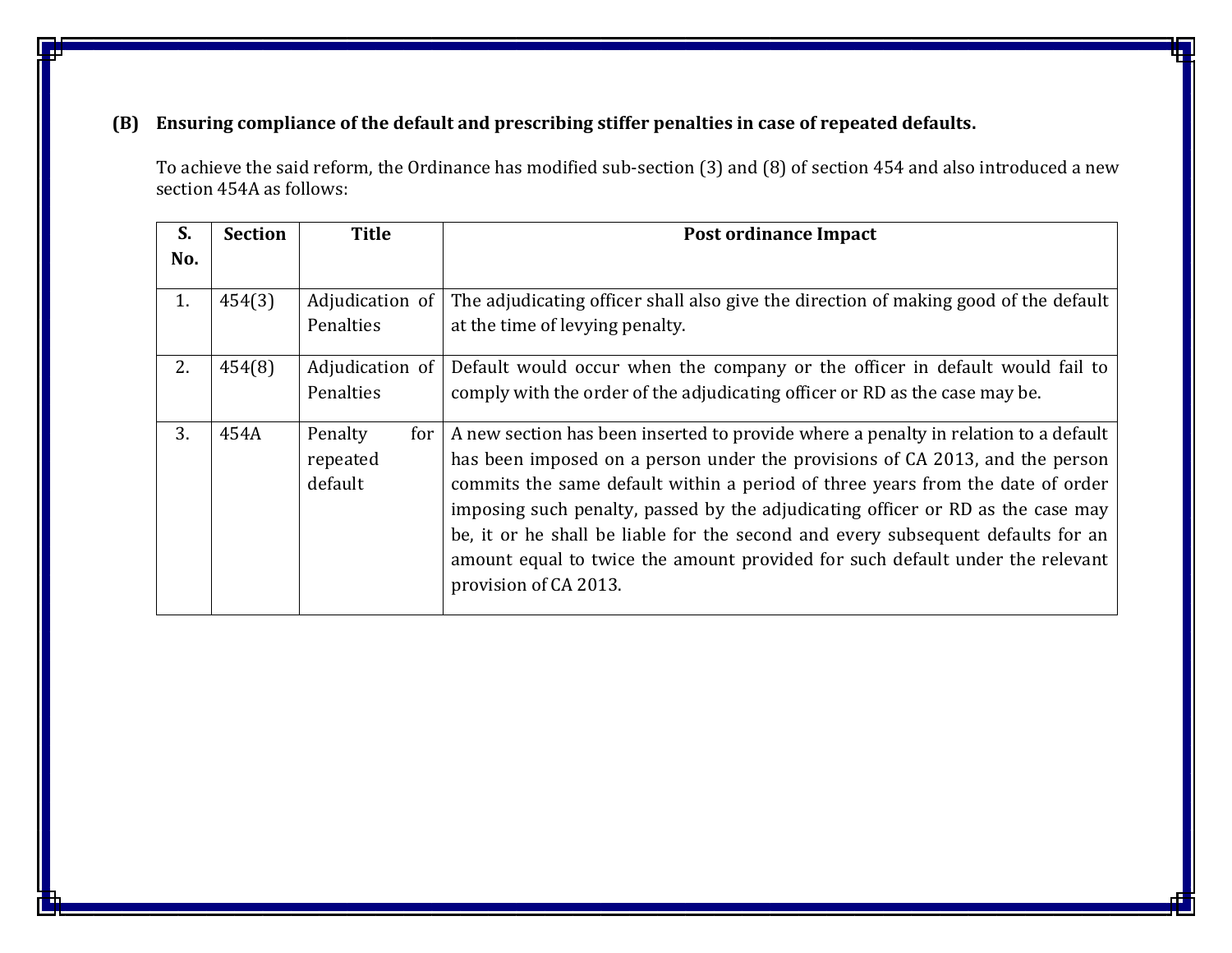### **(C) De-clogging the NCLT**

 **enlarging the jurisdiction of Regional Director ("RD") by enhancing the pecuniary limits up to which they can compound offences under section 441 of the Act.**

| S.<br>No. | <b>Section</b> | <b>Title</b>  | Post ordinance Impact                                                                                                                                                                                                                                       |
|-----------|----------------|---------------|-------------------------------------------------------------------------------------------------------------------------------------------------------------------------------------------------------------------------------------------------------------|
|           |                |               |                                                                                                                                                                                                                                                             |
| 1.        | 441(1)(b)      | Compounding   | Power of Regional Director to compound offence punishable increased upto Rs.                                                                                                                                                                                |
|           |                | Certain<br>of | 2,500,000/                                                                                                                                                                                                                                                  |
|           |                | Offences      | Pre-Amendment, where the maximum amount of fine which may be imposed for such<br>offence did not exceed five lakh rupees, such offence was compounded by the Regional<br>Director or any officer authorised by the Central Government.                      |
|           |                |               | Through the Amendment, where the maximum amount of fine which may be imposed for such<br>offence does not exceed Twenty five lakh rupees, such offence shall be compounded by the<br>Regional Director or any officer authorised by the Central Government. |
| 2.        | 441(6)(a)      | Compounding   | Section $441(6)(a)$ , which requires the permission of the Special Court for                                                                                                                                                                                |
|           |                | of<br>Certain | compounding of offences, being redundant provision, is omitted.                                                                                                                                                                                             |
|           |                | Offences      |                                                                                                                                                                                                                                                             |

### **vesting in the Central Government the power to approve the alteration in the financial year of a company under section 2(41)**

As per Companies Act, in case of Indian company having Holding/ subsidiary/ Associate Company situated outside India, it is allowed the change the financial year as per such company with the approval of Tribunal. Through this Ordinance, Power of Tribunal has been transferred from Tribunal to Central Government, therefore, financial year of Company can be changed with approval of Central Government.

 **vesting the Central Government the power to approve cases of conversion of public companies into private companies**

In terms of Section 14(1), for Conversion of Public Company into Private Limited Company, the power to approve is shifted from Tribunal to Central Government.